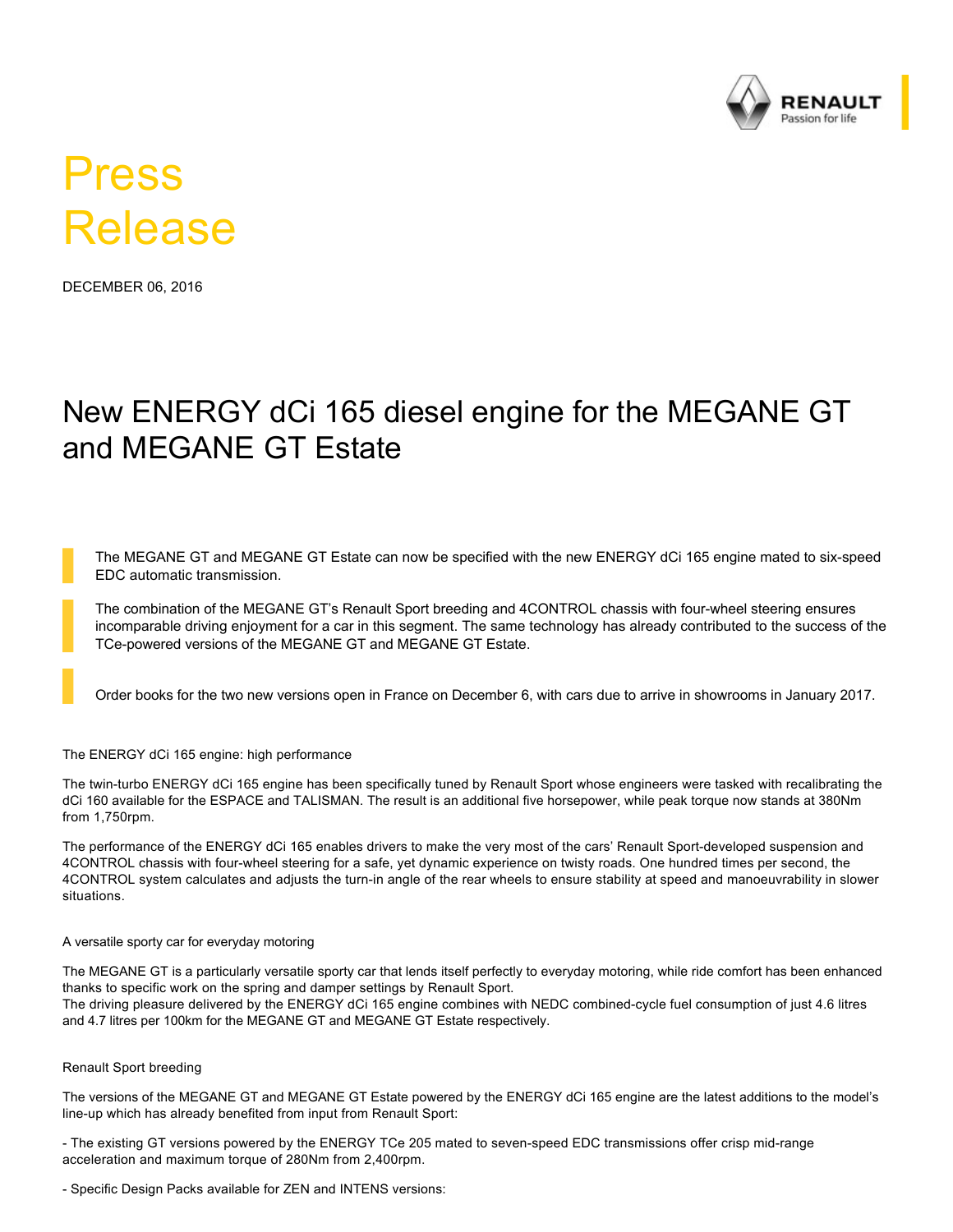- **GTLine Exterior Pack for ZEN versions:** front and rear sport bumpers with Dark Metal air intakes and honeycomb grille pattern, extra-tinted rear glass, Dark Metal diffuser and chrome exhaust tail pipe, GT-Line badging and 17-inch Decaro alloy wheels.
- **GTLine Exterior Pack for INTENS versions:** front and rear sport bumpers with Dark Metal air intakes and honeycomb grille pattern, extra-tinted rear glass, Dark Metal diffuser and chrome exhaust tail pipe, GT-Line badging and diamond-cut 18-inch Grand Tour alloy wheels.
- GT-Line Full Exterior Pack for INTENS versions: GT-line Exterior Pack + perforated leather-trimmed GT steering wheel with bigger thumb rests, sport seats with extra support, integrated head rests and Dark Charcoal cloth upholstery.

| <b>VERSION</b>          | <b>ENGINE / TRANSMISSION</b><br>EDC = dual-clutch automatic transmission | <b>PRICE</b> |
|-------------------------|--------------------------------------------------------------------------|--------------|
| <b>MEGANE GT</b>        | <b>Energy TCe 205 EDC</b>                                                | €32,200      |
|                         | Energy dCi 165 EDC                                                       | €34,300      |
| <b>MEGANE GT Estate</b> | <b>Energy TCe 205 EDC</b>                                                | €33,100      |
|                         | Energy dCi 165 EDC                                                       | €35,200      |

Taxed-paid prices (French market, as of December 6, 2016)

### **Chart legend:**

| $7 - 4 - -$<br>≂u∪⊾ |
|---------------------|
| Diesel i            |

Packs and options – tax-paid prices (French market)

|                                                                                                                                                                                                                         | <b>ZEN</b> | <b>INTENS</b> | <b>PRICE</b> |
|-------------------------------------------------------------------------------------------------------------------------------------------------------------------------------------------------------------------------|------------|---------------|--------------|
| <b>GT-Line Exterior Pack</b><br>Front and rear GT-Line bumpers, 17-inch Decaro alloy<br>wheels, GT-Line badging, extra-tinted rear glass                                                                                | ∩          |               | €1,000       |
| <b>GT-Line Exterior Pack</b><br>Front and rear GT-Line bumpers, 18-inch diamond-cut<br>Grand Tour alloy wheels, GT-Line badging                                                                                         |            | ∩             | €1,000       |
| <b>Full GT-Line Pack</b><br>Front and rear GT-Line bumpers, diamond-effect 18-inch<br>Grand Tour alloy wheels, GT-Line badging, leather-<br>trimmed GT steering wheel, GT head rests, Dark Charcoal<br>cloth upholstery |            | ∩             | €1,500       |

## **Chart legend:**

O: option